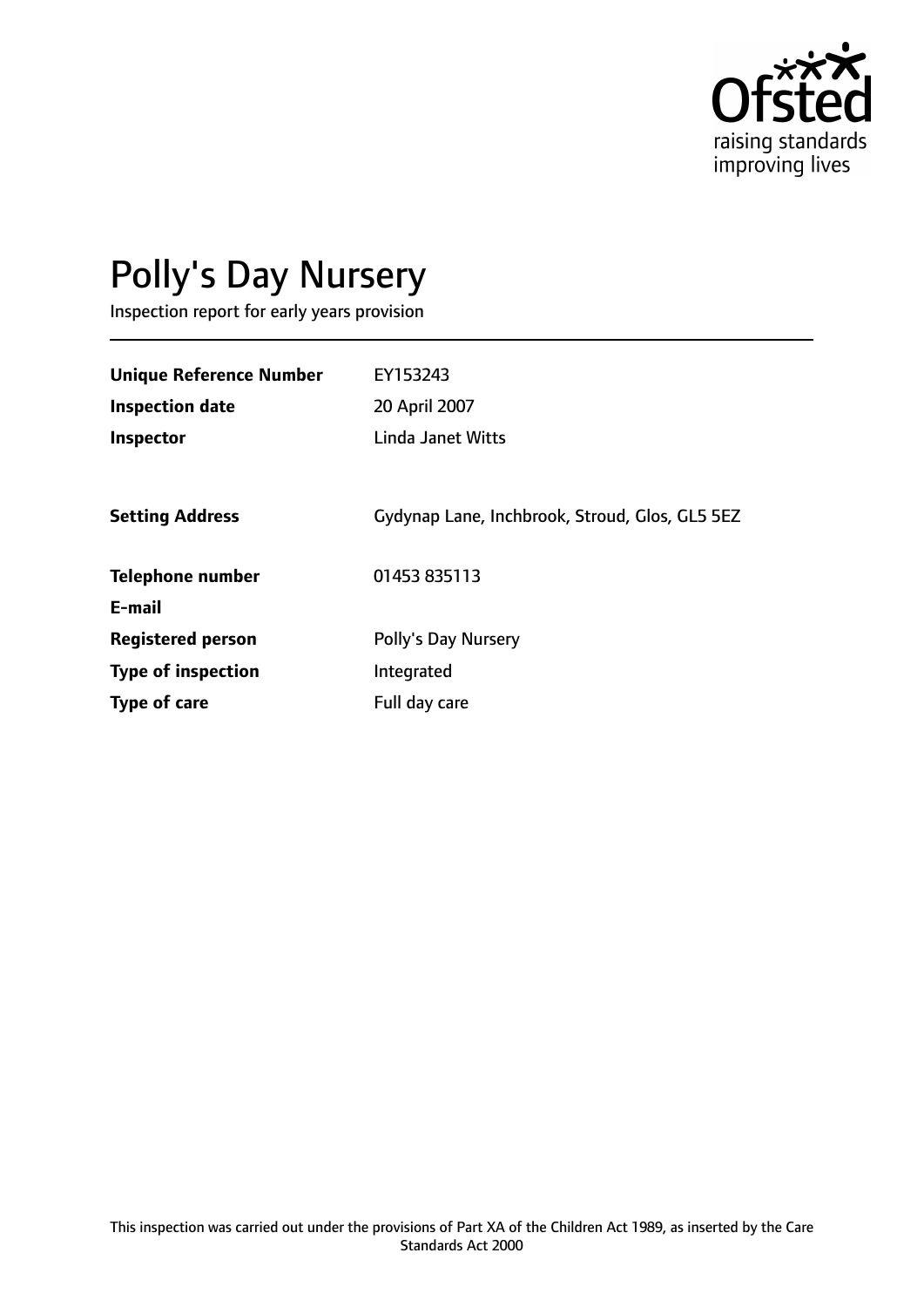#### **ABOUT THIS INSPECTION**

The purpose of this inspection is to assure government, parents and the public of the quality of childcare and, if applicable, of nursery education. The inspection was carried out under Part XA Children Act 1989 as introduced by the Care Standards Act 2000 and, where nursery education is provided, under Schedule 26 of the School Standards and Framework Act 1998.

This report details the main strengths and any areas for improvement identified during the inspection. The judgements included in the report are made in relation to the outcomes for children set out in the Children Act 2004; the National Standards for under 8s day care and childminding; and, where nursery education is provided, the *Curriculum guidance for the foundation stage.*

The report includes information on any complaints about the childcare provision which Ofsted has received since the last inspection or registration or 1 April 2004 whichever is the later.

## **The key inspection judgements and what they mean**

*Outstanding: this aspect of the provision is of exceptionally high quality Good: this aspect of the provision is strong Satisfactory: this aspect of the provision is sound Inadequate: this aspect of the provision is not good enough*

For more information about early years inspections, please see the booklet *Are you ready for your inspection?* which is available from Ofsted's website: *www.ofsted.gov.uk.*

# **THE QUALITY AND STANDARDS OF THE CARE AND NURSERY EDUCATION**

On the basis of the evidence collected on this inspection:

The quality and standards of the care are outstanding. The registered person meets the National Standards for under 8s day care and childminding.

The quality and standards of the nursery education are outstanding.

## **WHAT SORT OF SETTING IS IT?**

Polly's Day Nursery is situated in a two-storey, detached building at Inchbrook, to the west of Stroud and close to the town of Nailsworth. It is privately owned and has been open since January 2002. Younger children play on the ground floor and the pre-school group on the first floor. There is a soft-play room, wet room and two enclosed outdoor-play areas with safety surfaces available to all children.

The nursery offers full day care for children from nine months to five years of age and is open from 08.00 to 18.00 on Monday to Friday, 51 weeks of the year. Polly's Day Nursery is registered to care for 54 children and serves both the local community and those from outside the immediate area. There are currently 126 children on roll, of whom 50 are funded three and four year olds. The nursery welcomes children with learning difficulties and disabilities and also those for whom English is an additional language.

There are 17 staff members working directly with the children. They are either qualified to, or working towards, level 3 child care qualifications. The majority of the staff have also received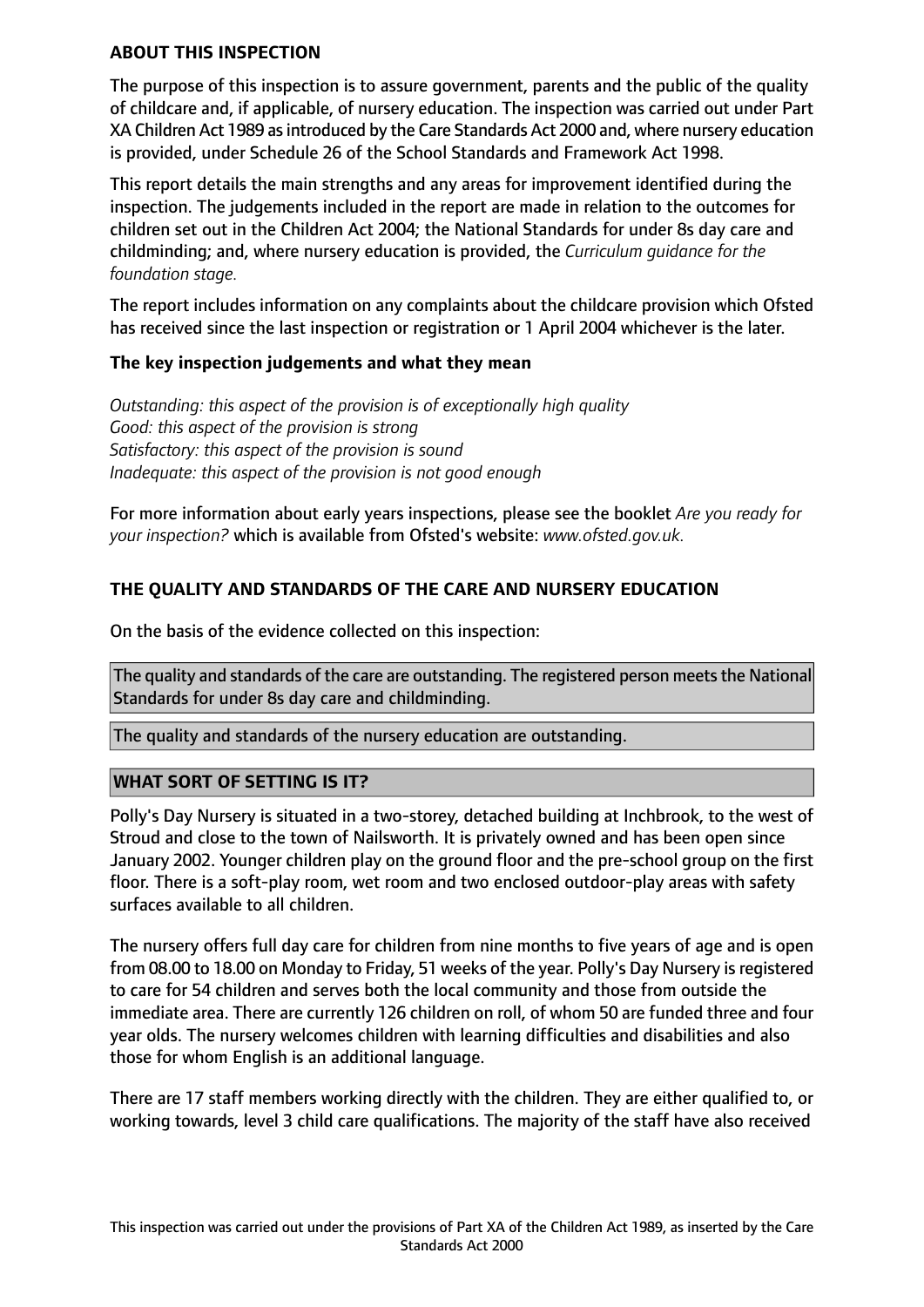first aid and child protection training. The nursery receives support from the Early Years Childcare Services, Foundation Stage Consultant and the Special Educational Needs Co-ordinator.

## **THE EFFECTIVENESS OF THE PROVISION**

#### **Helping children to be healthy**

#### The provision is outstanding.

Children thrive because staff carefully consider how best to promote children's healthy well-being. They actively ensure that they meet all aspects of children's health, nutritional and physical needs. All areas of the nursery are maintained to a high standard of cleanliness and staff follow very effective procedures that promote good hygiene. Children are protected when staff use cleaning products. Staff take care to store cleaning materials securely and always spray antibacterial spray onto a cloth to apply it to equipment, so as to avoid children inhaling the spray. Children gain an excellent understanding of the importance of good hygiene, from a very young age. Older children manage their personal care with confident independence. Photographic prompts in the toilet areas remind children of personal hygiene, including the sequence for washing their hands. Babies' hands are washed before they eat and toddlers are familiar with routine hand washing. Children learn about germs and their potential harm, because staff talk with children about germs and the importance of good hygiene. For example, a child laying the lunch table knocks an item of cutlery onto the floor. They are quickly reminded, by an adult, that it should be replaced with a clean one. The child agrees that the knife is now dirty and should be washed. Children see staff using antibacterial gel after they wipe children's noses and if a child manages this task for themselves they know to use a cleansing wipe to clean their hands. Older children are keen to help staff with cleaning tasks such as, wiping tables.

Babies and young children's comfort is ensured by the prompt response from staff to change soiled nappies. Nappy changing procedures effectively minimise the risk of cross-infection. Staff wear aprons and disposable gloves, wipe down changing equipment thoroughly after each use and dispose of nappies hygienically. Babies and toddlers are happy to be changed, as staff make it an enjoyable experience giving undivided attention. The under twos' room provides a well maintained play space for babies. Here staff are particularly aware of the need to protect this vulnerable age group from infection. Children play with toys and resources that are routinely cleaned, babies soothers are stored on named hooks to minimise the risk of cross-infection and baby feeds are prepared and stored hygienically.

Children are able to relax asthey wish. There are comfortable areas within each of the children's base rooms. Babies and children under the age of three years follow their own sleep routines and sleep in the designated sleep room, off their play rooms. Older children tend to be too busy to sleep. Staff monitor sleeping babies regularly to ensure their safety. They use a plug-in baby monitor in addition to very regular visual checks.

Children's medical and dietary needs are discussed with parents and information disseminated to all staff involved in the children's care. This ensures that particular needs are fully taken into account. Highly effective procedures are implemented in relation to the administration of medication and staff receive training to administer intravenous medication, as required. Medication records are maintained and shared with parents. Any accidents are handled calmly and first aid administered by one of the many first aid trained staff. Any bumps to the head are monitored closely. Identification stickers are used to ensure that all staff are aware of the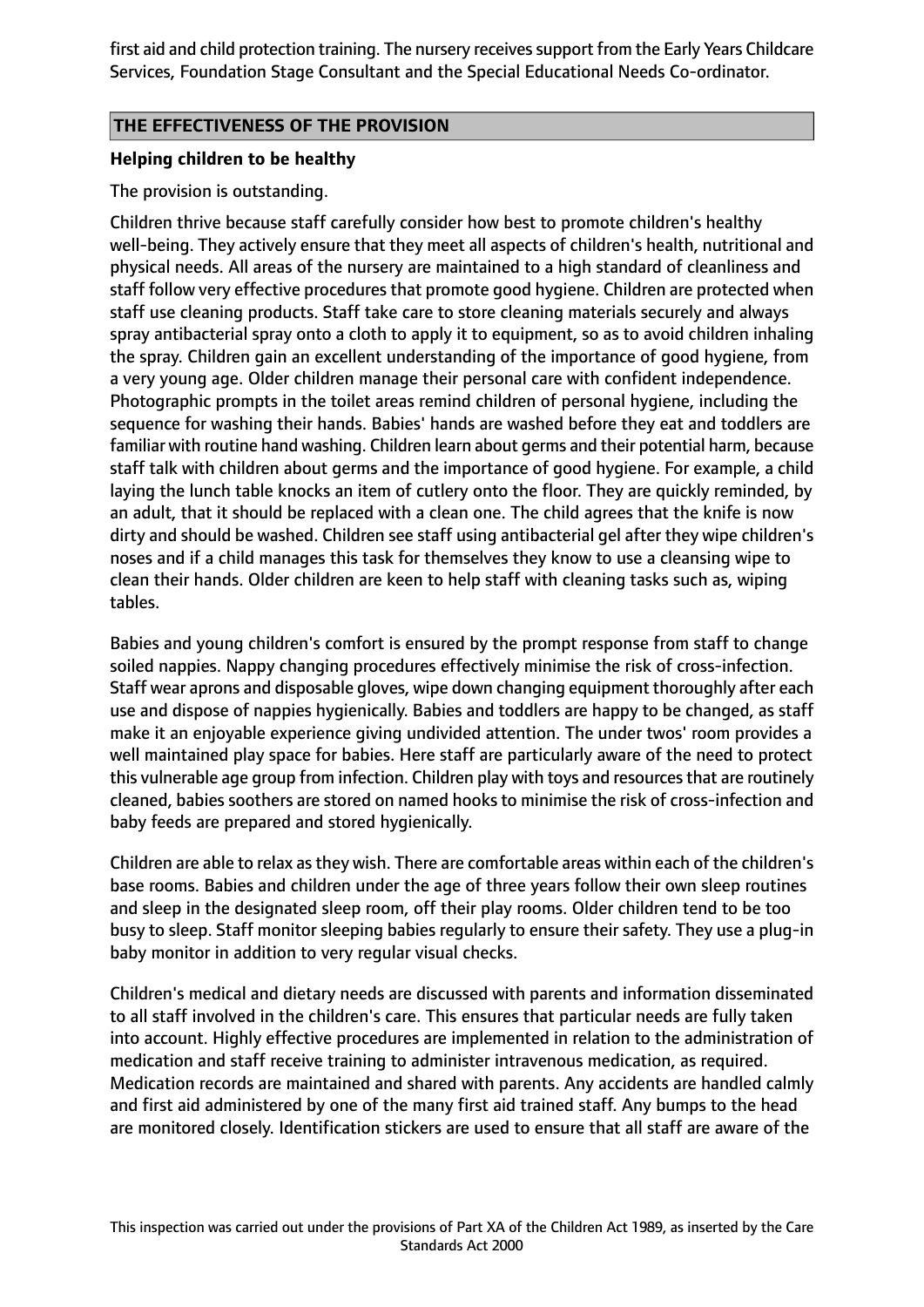need to keep a watchful eye on the child, so that any more serious symptoms are spotted quickly.

Children eat healthy nutritious meals and snacks. All meals incorporate fresh produce and the menu contains plenty of fresh fruit and vegetables. Examples of snacks offered are, naan and pitta bread, rice cakes, seasonal fruit, vegetables such as, celery, peppers and carrots, and dips. Children have control over their eating. They choose what they eat and how much they eat. Reluctant eaters receive gentle encouragement to try new foods. Menus are adapted to accommodate different dietary requirements. Different consistencies of food are provided for babies suited to their different stages of development. Children are also introduced to foods from around the world. Children regularly participate in cooking activities. They learn about where different food comes from and also have the opportunity to plant, tend, harvest and taste a range of vegetables. Children know about the foods that are good for them and talk about how eating good food will build muscles and give them energy. Even two-year-olds know that fruit is healthy. Children of all ages have easy access to named drinks, which accompany the children as they move to different areas of the nursery. Babies are offered drinks regularly and older children help themselves. This means that children develop independence in making decisions towards a healthy lifestyle. Three and four-year-olds learn from a dentist how to clean their teeth correctly and how to look after them.

Children of all ages greatly enjoy a broad range of outdoor play activities. They regularly go out each day to enjoy fresh air, physical play and a host of other exciting activities. The two outdoor play areas are cleverly designed to make the very best use of limited space. Children under the age of three years gain confidence in their physical skills and explore their increasing range of movements. Babies crawl around and pull themselves up on resources, strategically placed 'ballet' bars, and keenly take the offer of adult support to practise their early walking skills. Toddlers manoeuvre around the outdoor play space and play with rubber quoits, hoops and balls. They climb on and off rocking toys and operate them with body movement. They can crawl through tunnels and ride on wheeled toys. The two and three-year-olds demonstrate body control as they go about their play. Assault courses offer physical challenge for the young children. Pre-school children understand the value of fresh air and exercise. They also know about the effects of exercise on their bodies. Outdoors they run around, chasing one another, they roll and twist hoops, throw and kick balls with control and demonstrate climbing skills as they scale the nursery climbing wall.

Indoors, babies stretch and roll as they play on the floor mats. They pull themselves up and utilise furniture as support as they gain confidence in their walking skills. Older children manoeuvre around the nursery avoiding obstacles and showing respect for the personal space of others. They negotiate the stairs between the ground and first floor rooms and those that lead into one of the outdoor play areas. The soft play room offers opportunities for children of all ages to develop their physical skills. In here they climb between the different levels of the play structure; they swing, crawl, pull themselves up and climb the climbing netting, and slide gleefully into the ball pit. They also have plenty of opportunities to dance and do movement to music exercises.

## **Protecting children from harm or neglect and helping them stay safe**

The provision is outstanding.

High priority is given to children's safety as staff ensure the premises are secure and access to the provision is closely monitored. A close circuit television, security system is used to monitor visitors when staff are unable to attend the door in person. Risks of accidental injury to children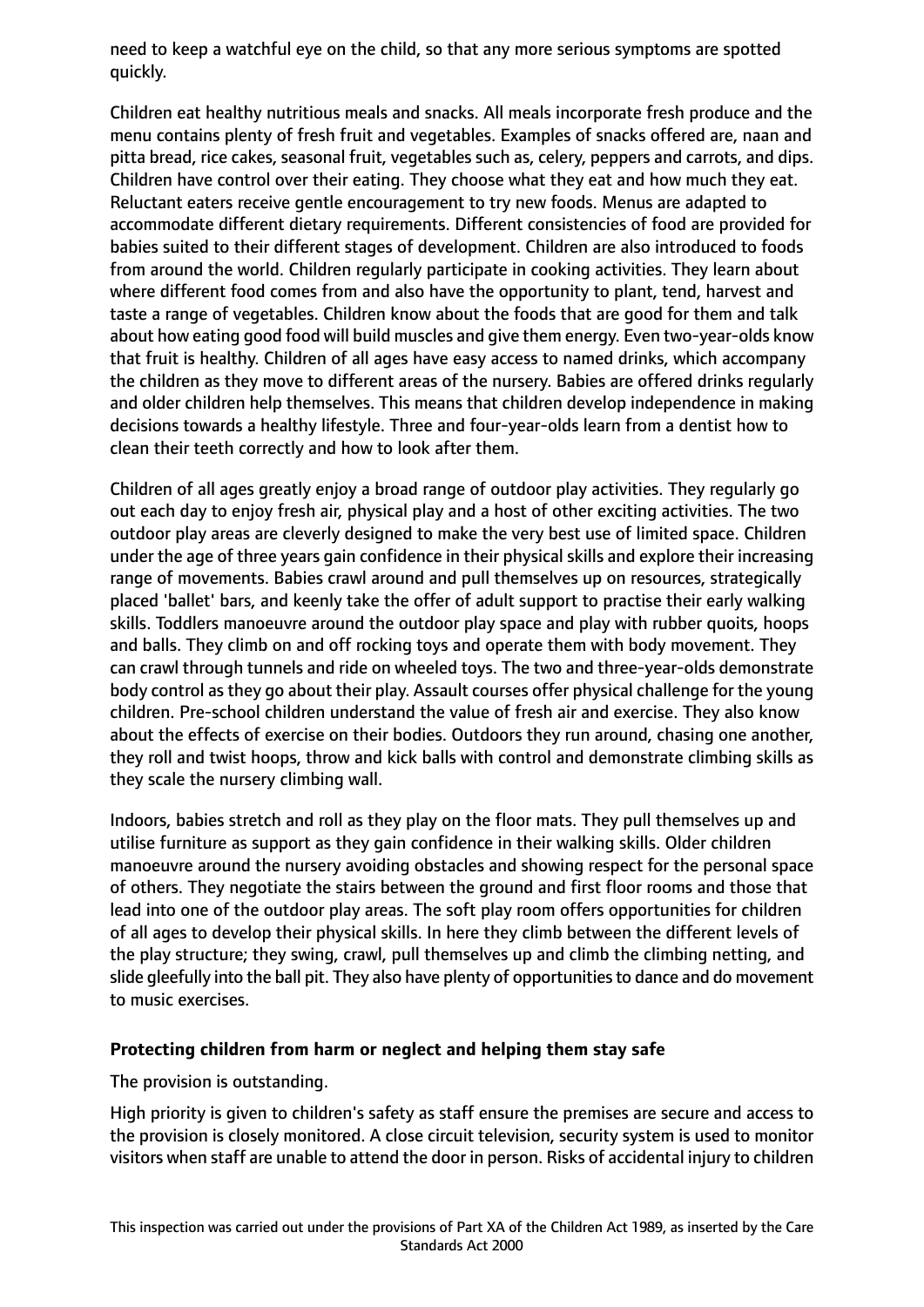are minimised. This is because staff are extremely vigilant and use thorough risk assessments to reduce any potential hazard on the premises and for outings. Staff have an excellent understanding of how to achieve a balance between freedom and setting safe limits, especially regarding children's outdoor play. They talk with children about keeping themselves safe and engage children in helping to maintain a safe play environment. All children join in tidying up and know where resources are stored. Regular fire drills familiarise children with fire evacuation procedures. Written fire procedures are prominently displayed and photographic sequences of children doing the expected procedure help children to be clear about what is expected. They also follow nursery rules to keep themselves safe within the nursery and when they go out for local walks. Visits from a road safety officer and fire fighters help children to learn about fire safety, how to travel safely in a car and to keep safe when walking near roads.

Children use an extensive range of high quality equipment that is appropriate to their ages and stages of development. The resources are stimulating and engage children, fully supporting their all-round development. Each group within the nursery, aged from nine months to under five years are able to safely access resources for themselves. Storage facilities ensure that even the youngest children can select resources for themselves.

The staff give top priority to safeguarding and promoting children's welfare. All staff have excellent knowledge and understanding of child protection issues. They are fully aware of the key role they play in safeguarding children. Staff attend regular child protection training and they all know procedures to follow should they have any concerns.

# **Helping children achieve well and enjoy what they do**

The provision is outstanding.

Children of all ages relish their time at the nursery. They receive extremely good support from all of the nursery's caring, enthusiastic staff. Each baby and child is nurtured in their play and learning, enabling them to meet their full potential. They are fully engaged in the exciting opportunities offered to them. They achieve well because practitioners are highly skilled and use their excellent understanding of early years frameworks, such as 'Birth to three matters', to provide high quality care and education. The various play spaces are used successfully to ensure equality of access for all care groups. The routines for each group are well thought through to provide consistency between home and nursery and to maximise play opportunities, to aid children's all-round development.

Babies and young children are offered an impressive range of rich and stimulating opportunities to investigate and explore their environment, both indoors and outdoors. Staff interact playfully with the babies and young children. They are attentive to the children's creative explorations, providing assistance in a way that does not disrupt their flow of thinking. Through unobtrusive support children are given the emotional security to experiment. Babies investigate natural and man-made resources which they discover. They can investigate the interesting contents of 'treasure baskets', help themselves to board books or activity toys. Children's favourite toys, are well-known by their carers, who enable children to use these as often as they wish. Babies and toddlers particularly like interactive toys that make noises and create anticipation and excitement waiting to see what happens as a result of pressing a button or for example, posting a ball into a chute. They use their senses to investigate objects and materials. They enjoy tactile experiences of investigating paint, shaving foam, water and edible matter. Babies and young children's early communication skills are extremely well supported through high quality, adult-child interactions. They are encouraged to babble and talk, by the caring and highly knowledgeable adults who are very interested in what the children say and ask excellent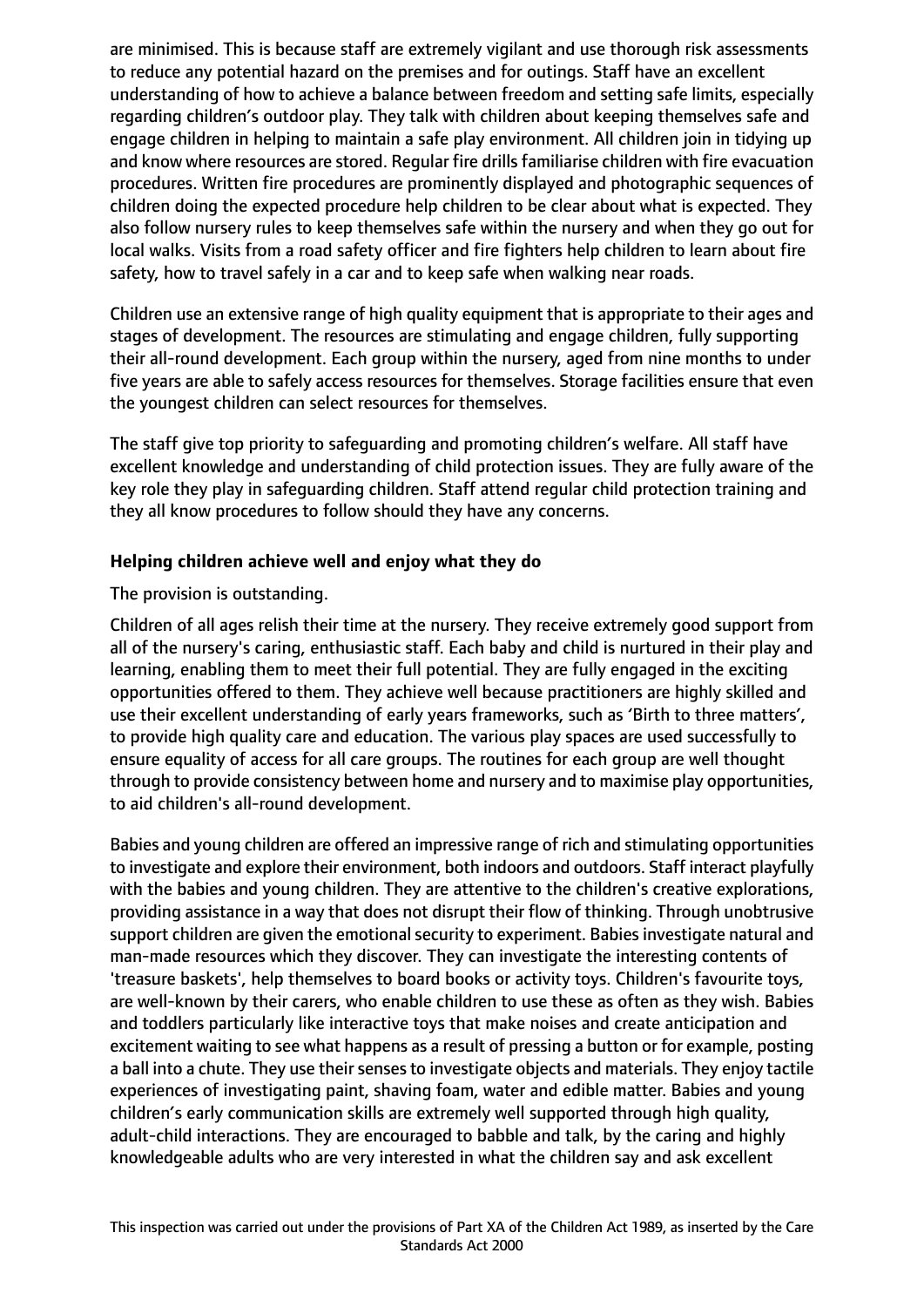questions to help them think. Babies and young children are encouraged to take an interest in their surroundings. They are given freedom to explore for themselves and guidance to aid their learning. For example, toddlers peer through the transparent window in the outdoor boundary structure. They vigorously turn a wooden steering wheel as they look out through the 'windscreen', watching the activity of workers and vehicles in the nearby trading estate. A helicopter flies overhead; children and their carers look up and wave enthusiastically as it passes and talk about what they see. Toddlers move around the outdoor play space stopping to feel the array of interesting features, incorporated within the exceptionally well-designed wooden boundary structure. They explore the smooth textures of inset pebbles, the roughness of rope, look through different coloured windows and explore their self-image in mirrors. They can ring bells and smell the scent of flowers in wall baskets. All of which stimulate children's different senses.

Two and young three-year-olds enjoy a broad and varied range of activities. The activities are successfully planned to promote children's individual development. Children busily engage in their self-chosen activities but are also keen to join in group and adult-led activities. For example, they join in counting and singing activities doing accompanied actions; they listen intently to stories, ask questions about what they see in illustrations and some are keen to take the role of story reader. They play alongside one another in the home corner and like to involve adults in their imaginative play, which is mostly based on their own first-hand experiences. They have plenty of creative play opportunities, experimenting with paint and combining materials. Recycled materials offer children opportunities to use their imagination in their use and to design and build with their own ideas. For example, a cardboard box creates a fun boat, that becomes more realistic as a child rocks it from side to side. The children's play environment offers stimulating exploration. Two-year-olds are keen to look at tadpoles and talk about how they will grow into frogs. They see the growth of seeds they plant and take interest in the natural world, observing, carefully feeling plant leaves and being involved in their care.

## Nursery Education

The quality of teaching and learning is outstanding. Children are highly motivated because of the extremely good teaching from staff. All children are enthusiastic as they go about their play. They are interested in the extensive range of rich, varied and imaginative experiences offered. Staff make sure activities are planned to ensure all individual children are challenged in their development. They recognise the importance of giving children time to practise their newly acquired skills and to develop good levels of concentration and perseverance. Staff utilise every possible opportunity to promote children's learning. They instinctively ask children questions pitched at the right level so children are challenged to think, and they introduce children to mathematical ideas and offer problems to solve. They embrace ideas from children and build upon children's interests when planning. Skilful use of assessment by key carers and information sharing between staff, ensures that future plans build upon what children already know and can do. Plans are made giving excellent attention to all six areas of children's learning, within the Foundation Stage curriculum. There are currently no children attending with learning difficulties or disabilities, or those for whom English is an additional language. However, the leader and her staff demonstrate very good awareness of how they can ensure all children are fully included and supported. The indoor and outdoor play environments are treated as one whole learning environment and children are able to choose where they wish to play. Staff acknowledge that for some children the outdoor environment represents the best learning environment for them. Children are able to access resources for themselves so are able to extend pre-planned activities, using their own ideas. The pre-school environment offers a stimulating attractive environment that utilises available space fully. Within the room there are designated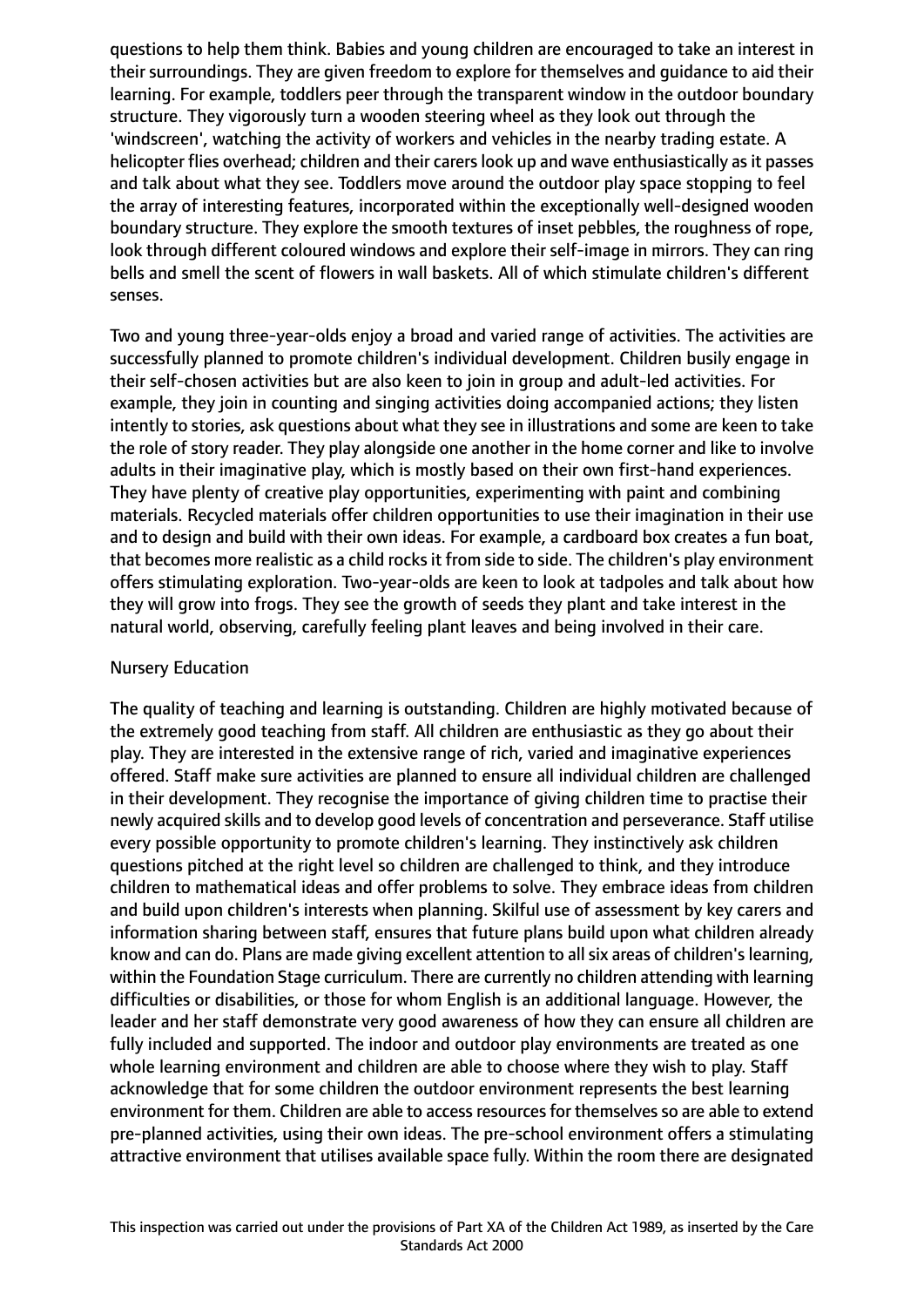areas for music, graphics, plants, book corner, computer and maths areas. Each area offers a host of resources that stimulate children's ideas and exploration. Photographic displays, posters, and labels are used effectively. All areas of the curriculum feature within the outdoor environment. Here children can read, undertake gardening, including helping themselves to water from the low level tap, physical play opportunities, mark making with water and brushes, chalking, or 'writing' lists or letters using materials provided in the play house. There is an accessible range of imaginative play resources available for use and staff are happy to allow children to bring additional resources outside as they wish. Children's progress from the time of starting at the nursery is excellent. Their progress across all areas of learning is outstanding.

Children demonstrate confident communication skills. They already have large vocabularies and use spoken language to express themselves, clearly, with confidence. They use language to share ideas, ask questions, talk through activities and recall past experiences. They often initiate conversation with their peers, staff and even unfamiliar adults. Children are introduced to new words to extend their vocabulary. Children greatly enjoy books and join in enthusiastically with group stories. They talk about what they see in book illustrations and link stories to their own experiences. The attractive and cosy book area is well used and children often look at books for their own enjoyment. Children know the name given for story writers and those who illustrate the books. They are also aware that books can be a source of information. Children work with staff to create books that tell the stories of their nursery experiences. These photo-books cover topics such as, 'All about me', 'Fire-fighter visit', 'Baby visit', 'We saw a JCB truck', 'Cycle-path adventure', 'Exploring clocks' and 'Exploring bee-hives'. Children like to look at these and recall the stories from memory. Children enjoy rhyming songs and stories and many are able to make the links between sounds and letters. For example, they know that beetles, bugs and butterflies begin with the letter 'B'. Children see print used for different purposes. They see signs and labels indoors and outdoors. They can recognise their own names and those of other children. Children can freely access writing materials and 'write', as they wish. Some are able to write their names unaided.

Children are mathematically aware. They show confidence in counting and number recognition. They sort and compare groups of objects. They recognise similarities and differences when working with numbers, shapes, space and measures. They see numbers as labels on wall charts and can see and handle numerals displayed on eye-level number lines. Children use positional language and can find objects with directional clues. They see examples of shapes, including 3D shapes they can handle. They talk about shapes of everyday objects and select objects by shape for a task. For example, a child selects bricks of the same size and shape to build a tower. During a construction activity two children discuss the sizes of bricks they require for their planned castle. One says "we're making a castle, we need two sets. This one is really heavy", demonstrating awareness of quantity and weight. Practical activities provide children with opportunities to problem solve and calculate by combining objects, sorting and sharing out. They use measuring devices and know the purpose of calculators.

Children eagerly investigate many interesting objects and materials. The pre-school room is full of resources to promote exploration and staff are on hand to further develop children's natural curiosity. There are fish, tadpoles and African land snails for children to observe and look after. Children learn about the natural environment. They do gardening and gain an awareness of time as they plant seeds and bulbs and wait for them to grow. They have planting areas both indoors and outdoors. Here they grow a range of flowers, fruit and vegetables. Once ripe children harvest their produce and prepare them for tasting. They learn to care for the environment and even have visits from people such as, a professional gardener to extend their awareness. Children have very good opportunities to explore the local natural environment.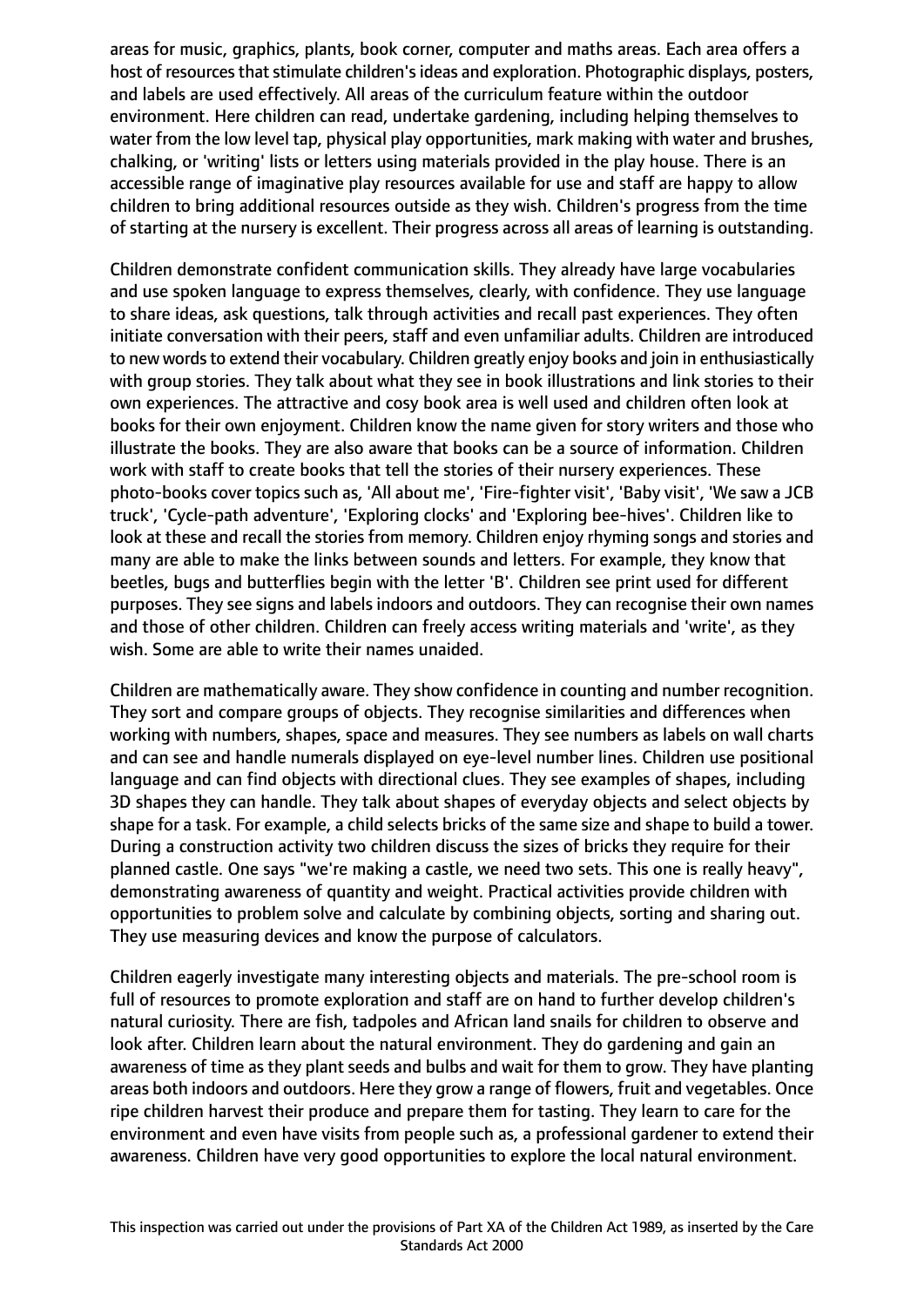For example, their 'cycle-path' adventures enable children to look for wildlife, mini-beasts and to take an interest in different trees and flora. Children show high levels of curiosity, showing great interest in the lives and work of others. They are keen to share experiences with their peers and visitors to the nursery are warmly welcomed. Children do not hesitate to ask questions to learn more about unfamiliar people. Children benefit from visitors such as a vet, dentist, mum and baby. They learn about the people's roles in the community and can then act out this using realistic role-play props. For example, a vet's practice is set up. Props available include a pet carrier, soft-toy animals, syringes, bandages, latex gloves and masks, leaflets, posters and an appointment chart. They learn about different countries through planned activities and are involved in fund-raising to support a child in Uganda and those less fortunate than themselves. Children build and construct using their own design ideas, on small and large-scale. They sometimes work in self-chosen teams to create complex structures. They discuss their plans, allocate individual tasks, working co-operatively. Children freely use a computer positioned at child level. They operate it successfully, unaided and are able to complete simple programmes. Children take photographs using a digital camera and can operate other simple equipment themselves. They become engrossed in activities that help them to discover how things work. For example, taking apart a clock.

Children develop their physical skills well. As well as being proficient movers they skilfully manipulate small objects. Many manage the fastenings on their clothes and shoes, manipulate jigsaw pieces and use writing implements, paint brushes and scissors with control. They transfer materials such as, water, steadily as they water plants outdoors and fill the water tray with buckets of water collected from the tap. They mix food mixtures vigorously, as part of cooking activities and carefully use cutlery.

The children are very imaginative. They enjoy role-play using themed resources, for example, in the staged veterinary practice and Chinese take-away. They also use the outdoor play house in innovative ways. They dress up and take on roles linking up with others engaged in the same theme. Much of their imaginative play is based on their own first-hand experiences. Children have good opportunities to enjoy singing activities and explore sounds with musical instruments. For example, they participate in the 'Mr Bear' game, where, as the bear, they guess the instrument played by one of their peers, by the sound made. They paint, draw and combine materials, samples of which, adorn the walls of the pre-school room, and are used in their 'My learning journey' folders. They participate in a varied range of activities where they can use their senses and express their feelings.

## **Helping children make a positive contribution**

The provision is outstanding.

The nursery environment has an extremely warm and welcoming feel to it. A happy atmosphere, buzz of activity, smiling faces of children and staff fill the nursery. Here all children are highly valued as individuals and fully included within the nursery. Children, their parents and visitors are greeted upon arrival, by staff, who actively seek to ensure that everyone who attends the nursery feels comfortable and has good experiences. Staff quickly learn about individual children's needs sourcing information from parents and any professionals involved in the children's care. This ensures that children receive appropriate support to enable them to settle. Each child is respected, as is their family and cultural background.

Spiritual, moral, social and cultural development is fostered. Children's progress in personal, social and emotional development is excellent. Children develop independence from an early age. By the time they arrive in the pre-school group they are self-assured and very independent.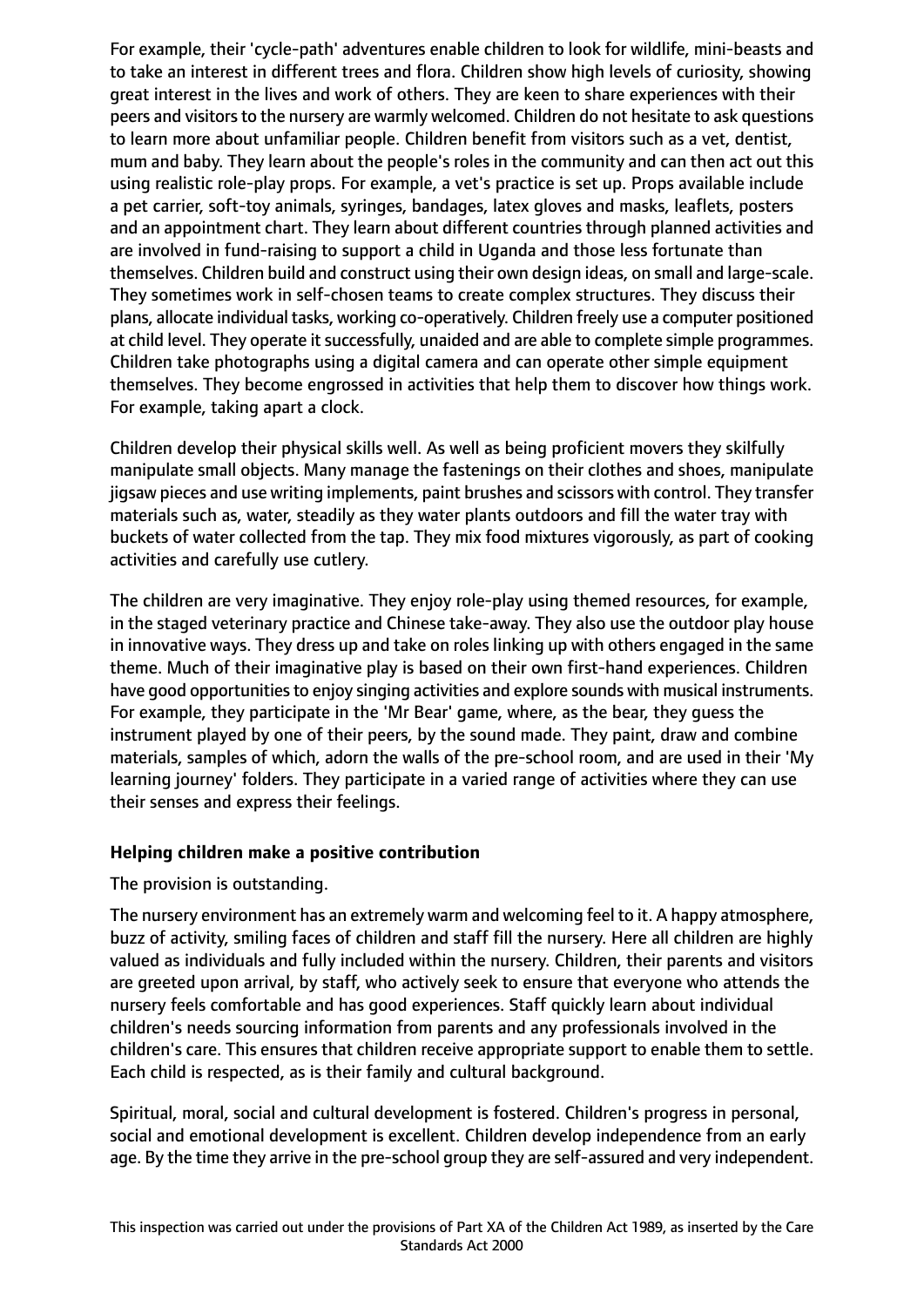They learn to respect one another. They play within an environment where respect of differences can be seen to be valued. This is evident within wall displays, posters, print in different languages and positive images of gender, ethnicity, religion and disability. Photo-books of the children's families are popular 'reads' for inquisitive children. Each child contributes to the books and in this way is further valued. Themed activities introduce children to different cultures. For example, they celebrate different religious festivals, play musical instruments native of different countries, such as an Australian didgery doo. They play games such as 'Around the World' and complete puzzles reflective of different countries. Children learn to help one another. They are kind and considerate, share and take-turns. Through fund-raising events they help others in the local and wider community. For example, children make cakes and biscuits to sell them to parents, as part of the Children in Need event. Children relate happily to the adults and approach them confidently. They have excellent opportunities to enjoy play with other children. They play well alongside one another and link up with others, as they wish, as they participate in activities of their choosing. Children learn to be polite and behave well as staff enhance their skilful management of behaviour with frequent, sincere praise and consistent encouragement. Children wait patiently and sit quietly. They enjoy time when they can relax and take time to think.

Children with learning difficulties and disabilities are welcomed. The nursery has an experienced and well-trained special educational needs co-ordinator who knows the importance of working in partnership with parents and any professionals involved in a child's care. Individual education plans are implemented, as appropriate.

Partnership with parents is outstanding. The nursery owners advocate working with parents to support children's learning. Parents of children in receipt of funding for nursery education are helped to understand about the Foundation Stage of learning and how the activities planned help children to develop. They receive very informative written and verbal information about the curriculum. They are also encouraged to talk to staff, as they wish. Daily, parents are informed about their children's activity. Assessment records are maintained well and staff routinely go through these with parents at parents' evening or at a time convenient to parents. They also produce 'My Learning Journey' that is compiled during children's stay at the nursery. This clearly shows parents the progress of their children's learning. It contains samples of work and annotated photographs, that identify children's learning, linked to the Birth to three framework, aspects and components, and the developmentalstepping stones of the Foundation Stage curriculum. Parents are encouraged to contribute by adding comments to their children's progress records. Children are cared for in accordance with their parents' wishes and there are highly effective procedures for parents and staff to exchange information so there is continuity of care between home and the nursery. Parents know that they can speak with staff and share any concerns. They speak very highly of all aspects of the provision. There is a clear complaints procedure and a system to record any complaints, should any be received. Newsletters keep parents informed of forthcoming activity themes and matters of interest, such as, when staff will be away on holiday. Regular feedback is sought from parents. Information obtained from parent questionnaires is collated and used as part of the system for monitoring the effectiveness of the provision. All policies and procedures are available to parents. They receive 'potted policies' as part of their parent pack. This is a précis of key policies that they can keep for future reference.

## **Organisation**

The organisation is outstanding.

The nursery is exceptionally well organised and has a clear ethos that children's care must be of the highest standard and that children's happiness, sense of belonging and being valued,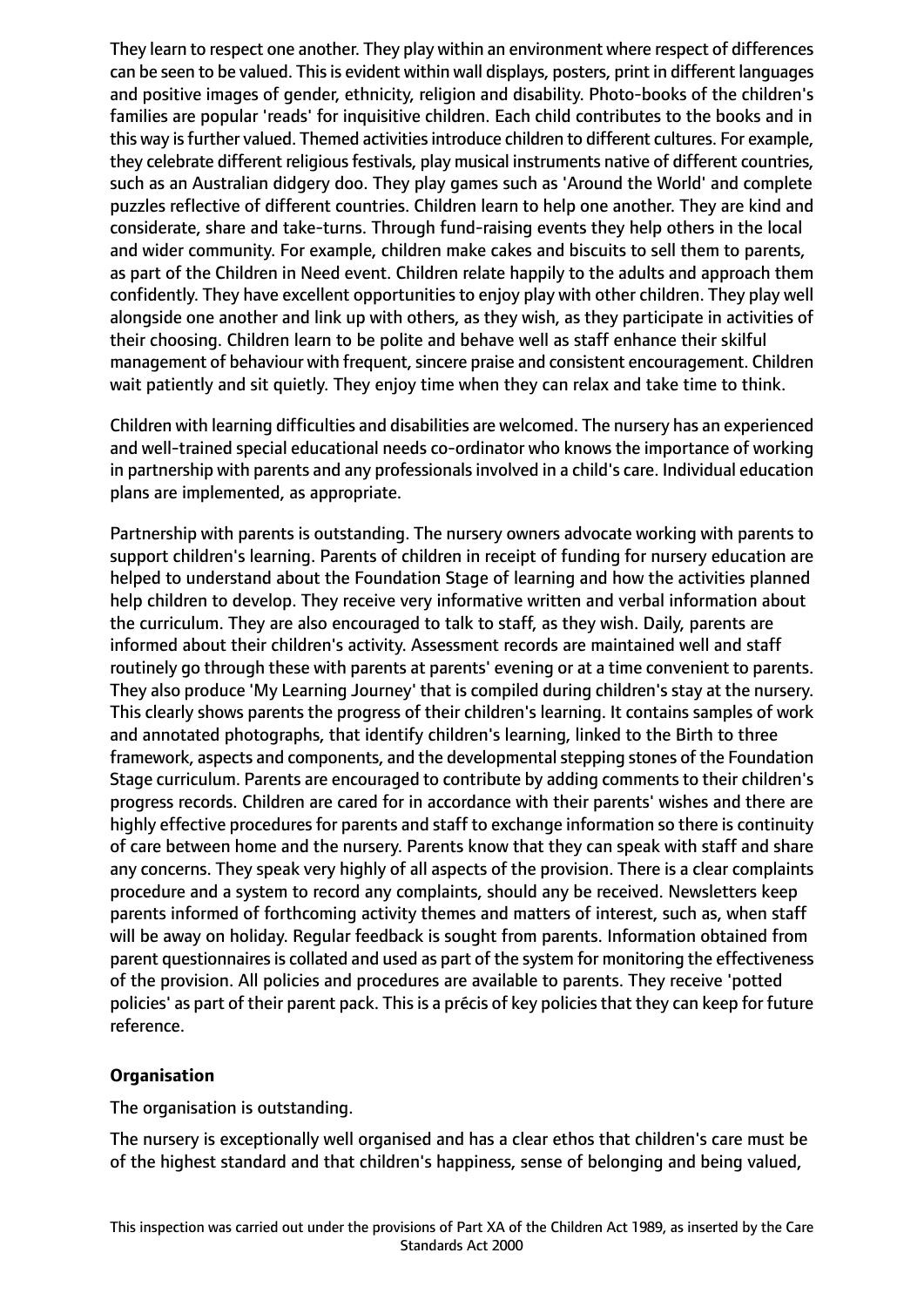must be of paramount importance. They make a promise to parents and children that they will ensure children are 'safe', 'loved', 'laughing', 'learning' and that parents will receive 'feedback'. Excellent use is made of the highly qualified and experienced staff who work exceedingly well together as a team. They are all committed to their own personal development and enthusiastically undertake all training offered that will enhance their care of children. They each have a clear understanding of their individual roles and responsibilities and offer support to one another instinctively. Children benefit greatly from the caring attributes of their carers. The nursery meets the needs of the range of children for whom it provides.

Leadership and management are outstanding. Clear, visionary aims are achieved in practice as the owners work closely with all staff and together are highly committed to continuous improvement and professional development. They routinely reflect upon their practice and evaluate their provision for children's care and education. This has a very positive impact on children's progress. Staff have allocated time to collate their assessment findings of children's progress, to plan and evaluate activities. This ensures that when working with the children they give uncompromised attention to their care and learning. The owners and manager work closely with those delivering the different learning frameworks, closely monitoring the effectiveness of what is offered. The owners, manager and group leaders together motivate staff, who in turn ensure that children are always enthused to learn. Staff commitment to the enhancement of children's experiences, partnership with parents and embracing training opportunities, is highly valued by the nursery owners.

The pre-school leader has developed good relationships with many of the primary schools that children will transfer to. School teaching staff are welcomed into the nursery and information shared with parents' agreement, to aid children's smooth transition into school.

The nursery premises are extremely well organised. All areas within the nursery are attractive and welcoming with high quality displays of photographs, children's work, plants and interest tables. Indoor and outdoor spaces are laid out to maximise play opportunities with easily accessible resources for children of all ages to choose. There are two outdoor play spaces, each creatively designed to embrace the wealth of play potential. Ample, high quality toys, furniture and equipment provide an exciting, well-balanced range of activities to support all areas of the children's development. Groups follow routines that work well and are familiar to the children. Careful planning utilises the use of the soft play room and wet room to ensure that all children have the opportunity to enjoy the play experiences the rooms provide, without periods of waiting for other groups to vacate them. A high ratio of adults work with the children and extremely effective use is made of frequent one-to-one care.

All legally required documents that contribute to children's health, safety and wellbeing are clear and detailed. The nursery's operational plan is efficient and effective. Policies and procedures are reflective of the practice within the nursery. Records are accurately maintained and stored confidentially.

#### **Improvements since the last inspection**

At the last inspection it was recommended that the group ensure planned activities and play include sufficient time for free-play opportunities. It was also recommended that they develop staff awareness of a variety of behaviour management strategies to assist them in supporting all children appropriately. A third recommendation was made, to develop the planning, to provide a more specific focus for extension activities and more opportunities for free